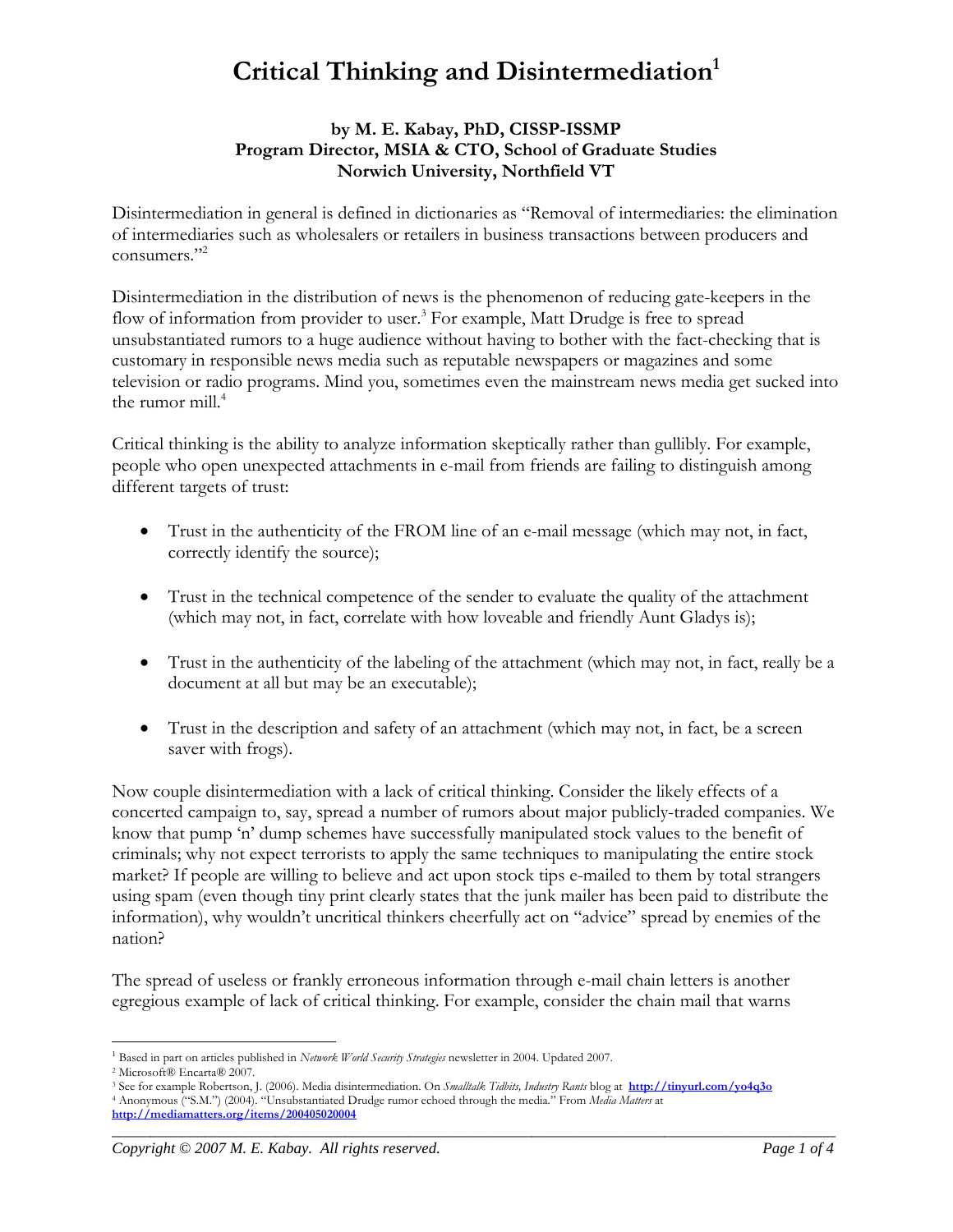people about a tourist's being found in an ice bath with a painful incision after an illegal removal of his kidney: why would criminals leave the victim alive? And even a cursory check of an urban-myths site such as snopes.com will debunk almost all chain letters. The credulity of people who forward such junk not only astounds me, it worries me. I think that the same credulity infects politics when such uncritical minds listen to biased news outlets that are blatant propaganda mills spewing distortion into the sphere of public discourse.

Similarly, the phenomenon of flash crowds worries me: training people to assemble on command in large numbers at, say, shoe stores, piano showrooms or restaurants for no good reason other than the fun of being part of a huge crowd is a perfect setup for creating an army of willing, mindless drones who will congregate on command at the site of a terrorist attack or at places where their presence will interfere with response to criminal or terrorist activities. Want to rob a bank in peace and quiet? Set up a conflict between two instant crowds to draw the police to an instant riot.

One of the battlespaces of information warfare is the cognitive domain: knowledge, perception, attitudes and mood. For example, military campaigns have long used propaganda and misinformation to influence both the military decisions of the enemy and to discourage enemy soldiers and civilians. In the Second World War, for example, the Nazis used radio broadcasts into Britain to spread false information about the progress of the war; conversely, the Allies broadcast to the peoples of the Axis powers to blame the governments, but not the population, for the war, thus attempting to drive a wedge between civilians and their regimes.

Propaganda is used to sway domestic public opinion. For example, on August 5, 1964, President Lyndon Johnson lied to the nation about an attack by North Vietnamese gunships on the USS Maddox and the USS Turner Joy as part of a plan to gain Congressional approval for increasing attacks on North Vietnam. In more recent years, there was a scandal in the USA in October 1986 about a reputed disinformation campaign during the Reagan administration in which government officials were accused of misleading the press to convey false information to Libyan dictator Qaddafi about an imminent attack. And currently there's a major division in the USA between those who argue that the administration deliberately lied to the American people about a clear and present danger to the USA from Iraqi weapons of mass destruction to excuse a long-planned pre-emptive attack on Iraq versus those who claim that the decision was at worst based on incorrect information or even that the information *was* correct despite the failure to find corroborative evidence of weapons of mass destruction.

I think that teaching critical thinking is an essential part of education. In my undergraduate teaching, I constantly encourage my students to challenge what they read – and what I say in class. Students who identify errors and suggest corrections in lecture notes get extra points, as do those who take the time to identify errors or suggest possible improvements in exam questions. I had one graduate student write to me timidly with a hesitant suggestion that there was an ambiguity in an exam question; I thanked her enthusiastically and awarded her extra points on her exam. She wrote back that when she told colleagues about the incident, they expressed amazement, saying that *their* professors would have scowled at them and given them a hard time. I don't think that such a response encourages critical thinking.

*\_\_\_\_\_\_\_\_\_\_\_\_\_\_\_\_\_\_\_\_\_\_\_\_\_\_\_\_\_\_\_\_\_\_\_\_\_\_\_\_\_\_\_\_\_\_\_\_\_\_\_\_\_\_\_\_\_\_\_\_\_\_\_\_\_\_\_\_\_\_\_\_\_\_\_\_\_\_\_\_\_\_\_\_\_\_\_\_\_\_\_\_\_*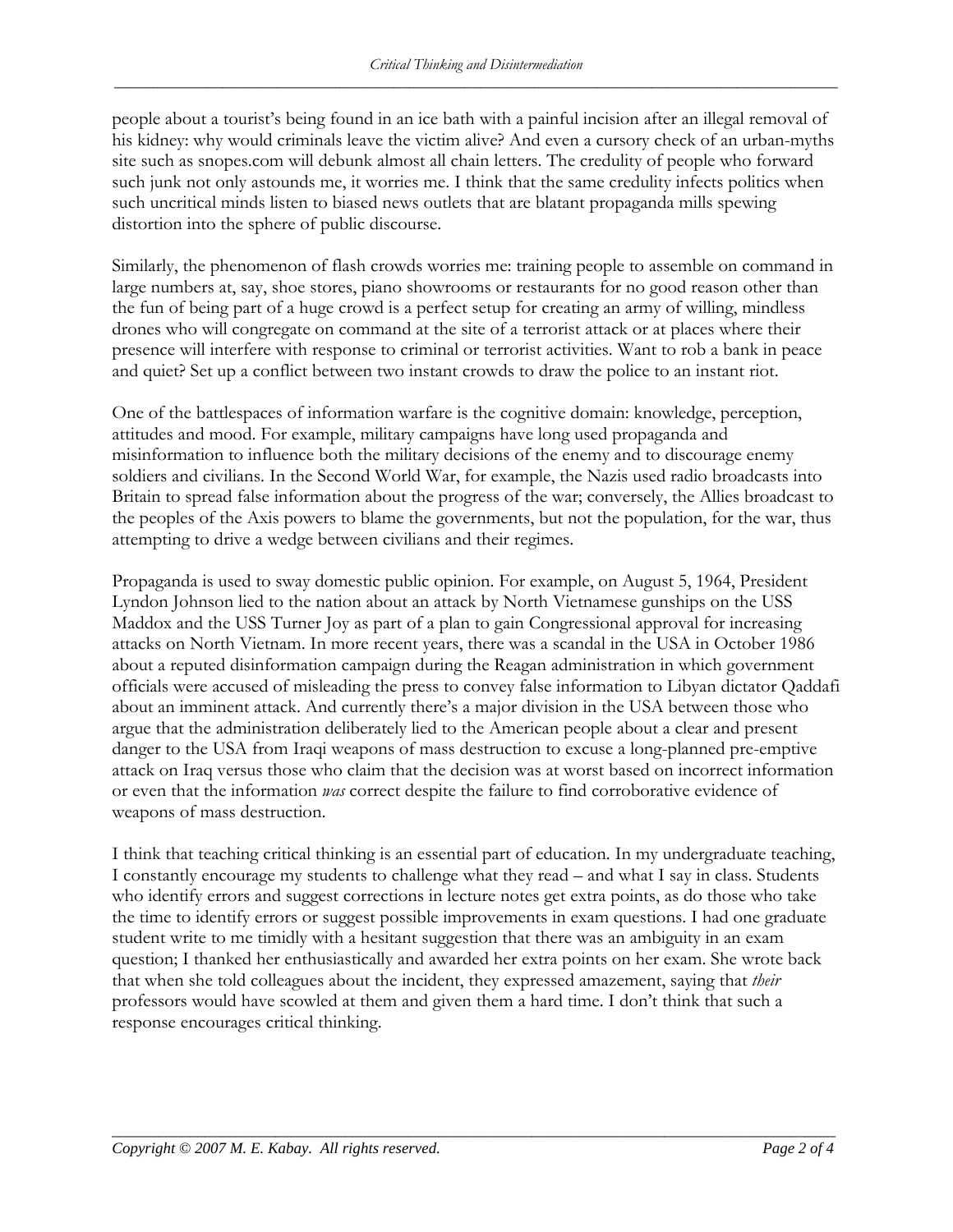The MSIA program<sup>5</sup> at Norwich University includes a case study<sup>6</sup> that runs through the entire 18 months and weekly class discussions designed to foster articulation of diverse views. These components offer the opportunity to exercise critical thinking. The case study, which typically requires students to interview colleagues, challenges theoretical assertions the students are reading in references or hearing in lectures with the field experience of their colleagues – people who actually work in the areas about which the students are studying. I always say, "Reality trumps theory." The weekly discussions demonstrate to the students that there can be diverse legitimate points of view on practically any subject and helps them practice rational discourse. Teachers evaluate student contributions in part by the degree to which they articulate their positions clearly, provide evidence to back up their views; external references are welcomed and rewarded.

I think that all of us in the IT, network and security fields are used to critical thinking. We have to be to keep up with the flood of technical information and distinguish marketing exaggerations from realistic information. We are used to writing and reading product comparisons, strategy evaluations and management recommendations as part of our work. Let's use our skills to foster critical thinking throughout the educational system. Let's work as volunteers on school boards, in the classroom and in social organizations to introduce critical thinking to children and adults who haven't learned how to distinguish reality from propaganda. Push for curriculum changes to accompany lessons on how to use the Internet with lessons on how to weigh the information found through e-mail and on the Web.

Let's make sure that we're not patsies for an information warfare attack rooted in disintermediated propaganda.



*\_\_\_\_\_\_\_\_\_\_\_\_\_\_\_\_\_\_\_\_\_\_\_\_\_\_\_\_\_\_\_\_\_\_\_\_\_\_\_\_\_\_\_\_\_\_\_\_\_\_\_\_\_\_\_\_\_\_\_\_\_\_\_\_\_\_\_\_\_\_\_\_\_\_\_\_\_\_\_\_\_\_\_\_\_\_\_\_\_\_\_\_\_* 

 $\overline{a}$ 

<sup>5</sup> **http://www.graduate.norwich.edu/infoassurance/** 6 **http://www.graduate.norwich.edu/infoassurance/consultancy\_project.php**